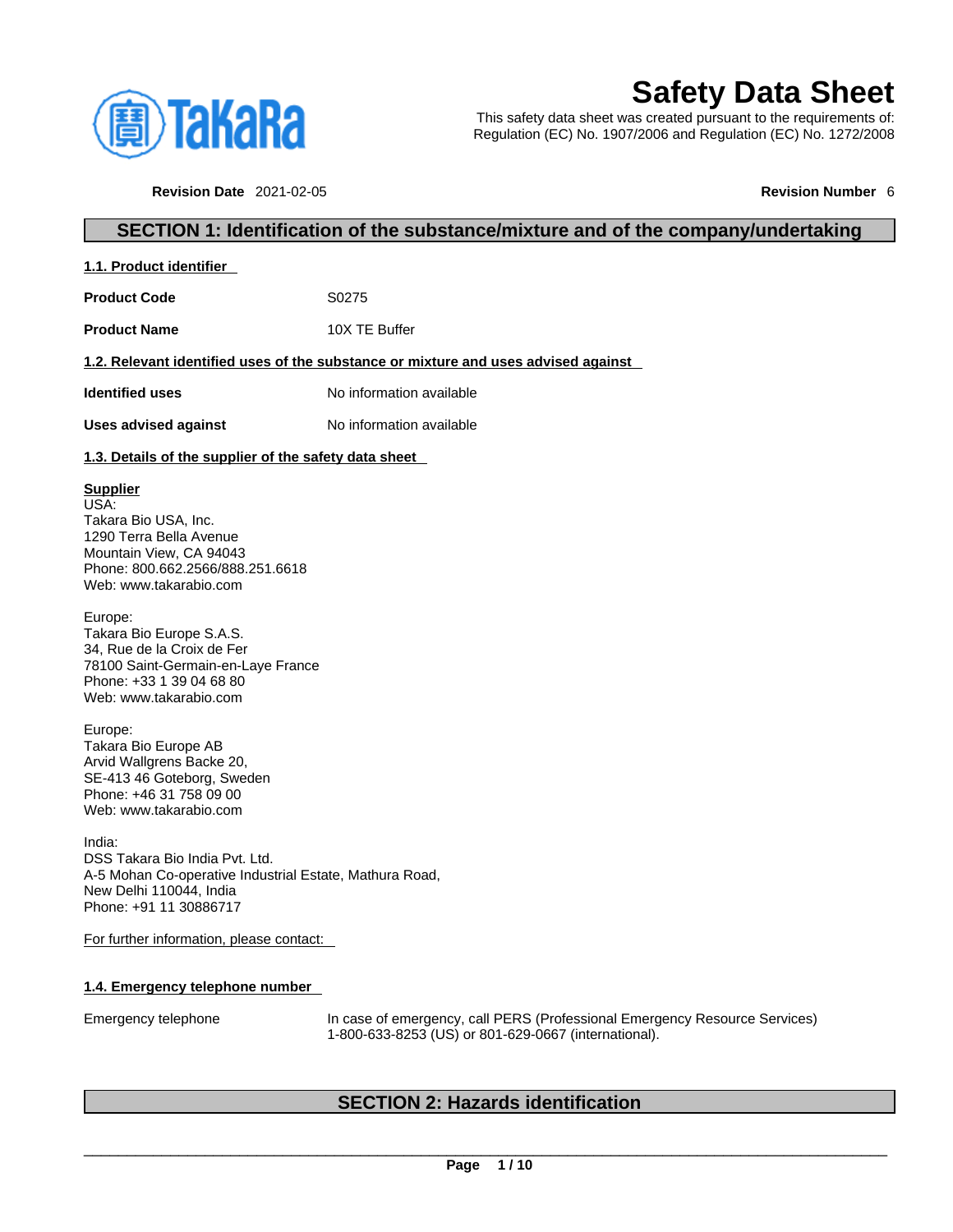### **2.1. Classification of the substance or mixture**

*Regulation (EC) No 1272/2008*  This mixture is classified as not hazardous according to regulation (EC) 1272/2008 [CLP]

#### **2.2. Label elements**

This mixture is classified as not hazardous according to regulation (EC) 1272/2008 [CLP] **Hazard statements** This mixture is classified as not hazardous according to regulation (EC) 1272/2008 [CLP]

#### **2.3. Other hazards**

No information available.

### **SECTION 3: Composition/information on ingredients**

#### **3.1 Substances**

Not applicable

**3.2 Mixtures** 

### **Full text of H- and EUH-phrases: see section 16**

*Acute Toxicity Estimate No information available* 

This product does not contain candidate substances of very high concern at a concentration >=0.1% (Regulation (EC) No. 1907/2006 (REACH), Article 59)

### **SECTION 4: First aid measures**

### **4.1. Description of first aid measures**

| <b>Inhalation</b>                                                | Remove to fresh air.                                                                                                    |
|------------------------------------------------------------------|-------------------------------------------------------------------------------------------------------------------------|
| Eye contact                                                      | Rinse thoroughly with plenty of water for at least 15 minutes, lifting lower and upper eyelids.<br>Consult a physician. |
| <b>Skin contact</b>                                              | Wash skin with soap and water. In the case of skin irritation or allergic reactions see a<br>physician.                 |
| Ingestion                                                        | Clean mouth with water and drink afterwards plenty of water.                                                            |
| 4.2. Most important symptoms and effects, both acute and delayed |                                                                                                                         |
| <b>Symptoms</b>                                                  | No information available.                                                                                               |
|                                                                  | 4.3. Indication of any immediate medical attention and special treatment needed                                         |
| Note to physicians                                               | Treat symptomatically.                                                                                                  |

### **SECTION 5: Firefighting measures**

### **5.1. Extinguishing media**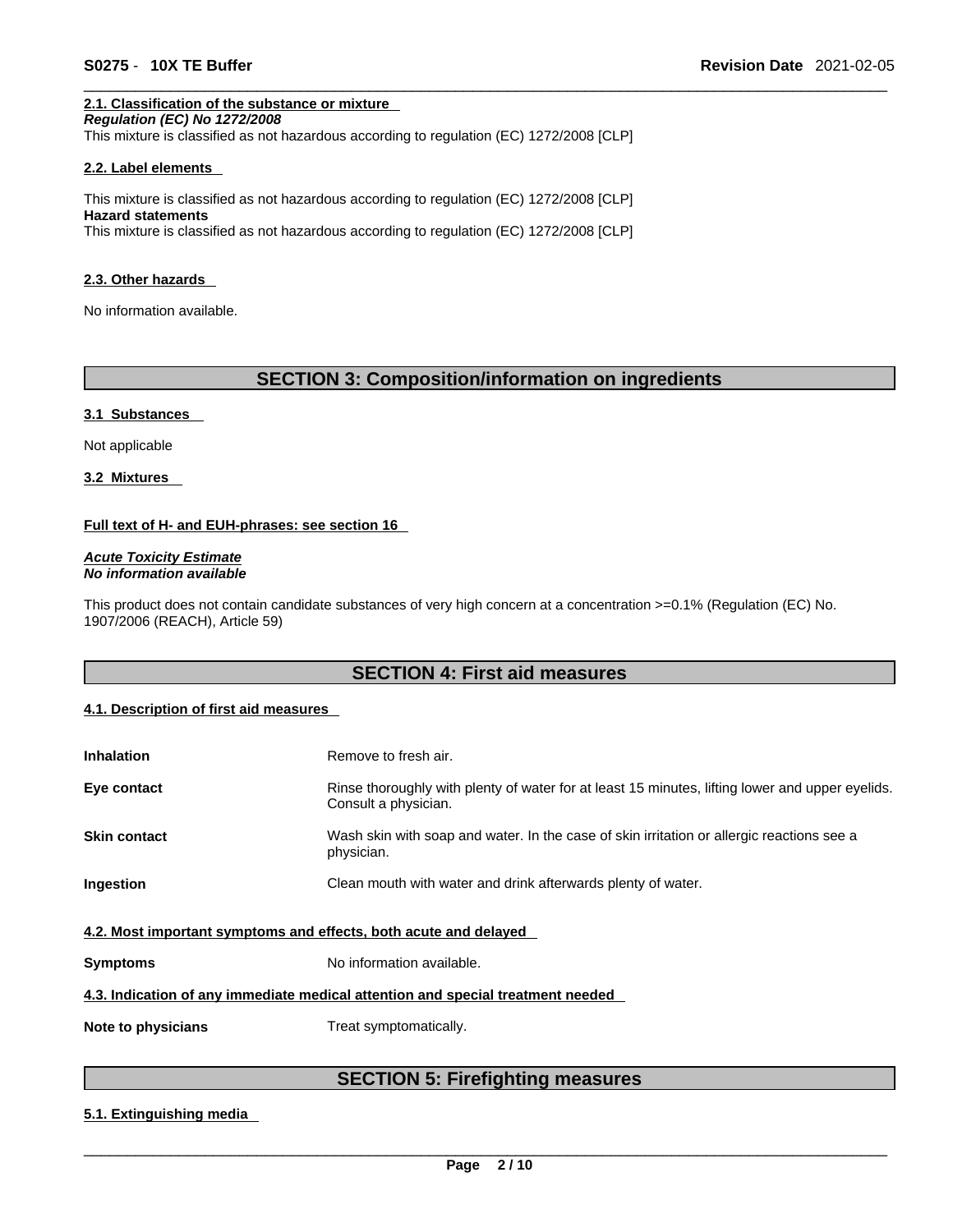| <b>Suitable Extinguishing Media</b>                        | Use extinguishing measures that are appropriate to local circumstances and the<br>surrounding environment.                            |  |
|------------------------------------------------------------|---------------------------------------------------------------------------------------------------------------------------------------|--|
| <b>Large Fire</b>                                          | CAUTION: Use of water spray when fighting fire may be inefficient.                                                                    |  |
| Unsuitable extinguishing media                             | Do not scatter spilled material with high pressure water streams.                                                                     |  |
| 5.2. Special hazards arising from the substance or mixture |                                                                                                                                       |  |
| Specific hazards arising from the<br>chemical              | No information available.                                                                                                             |  |
| 5.3. Advice for firefighters                               |                                                                                                                                       |  |
| Special protective equipment for<br>fire-fighters          | Firefighters should wear self-contained breathing apparatus and full firefighting turnout<br>gear. Use personal protection equipment. |  |
|                                                            | <b>SECTION 6: Accidental release measures</b>                                                                                         |  |
|                                                            | 6.1. Personal precautions, protective equipment and emergency procedures                                                              |  |
| <b>Personal precautions</b>                                | Ensure adequate ventilation.                                                                                                          |  |
| For emergency responders                                   | Use personal protection recommended in Section 8.                                                                                     |  |
| <b>6.2. Environmental precautions</b>                      |                                                                                                                                       |  |
| <b>Environmental precautions</b>                           | See Section 12 for additional Ecological Information.                                                                                 |  |
| 6.3. Methods and material for containment and cleaning up  |                                                                                                                                       |  |
| <b>Methods for containment</b>                             | Prevent further leakage or spillage if safe to do so.                                                                                 |  |
| Methods for cleaning up                                    | Take up mechanically, placing in appropriate containers for disposal.                                                                 |  |
| Prevention of secondary hazards                            | Clean contaminated objects and areas thoroughly observing environmental regulations.                                                  |  |
| 6.4. Reference to other sections                           |                                                                                                                                       |  |
| Reference to other sections                                | See section 8 for more information. See section 13 for more information.                                                              |  |
|                                                            | <b>SECTION 7: Handling and storage</b>                                                                                                |  |
| 7.1. Precautions for safe handling                         |                                                                                                                                       |  |
| Advice on safe handling                                    | Ensure adequate ventilation.                                                                                                          |  |

**General hygiene considerations** Handle in accordance with good industrial hygiene and safety practice.

### **7.2. Conditions for safe storage, including any incompatibilities**

**Storage Conditions** Keep container tightly closed in a dry and well-ventilated place.

### **7.3. Specific end use(s)**

**Identified uses**

## **SECTION 8: Exposure controls/personal protection**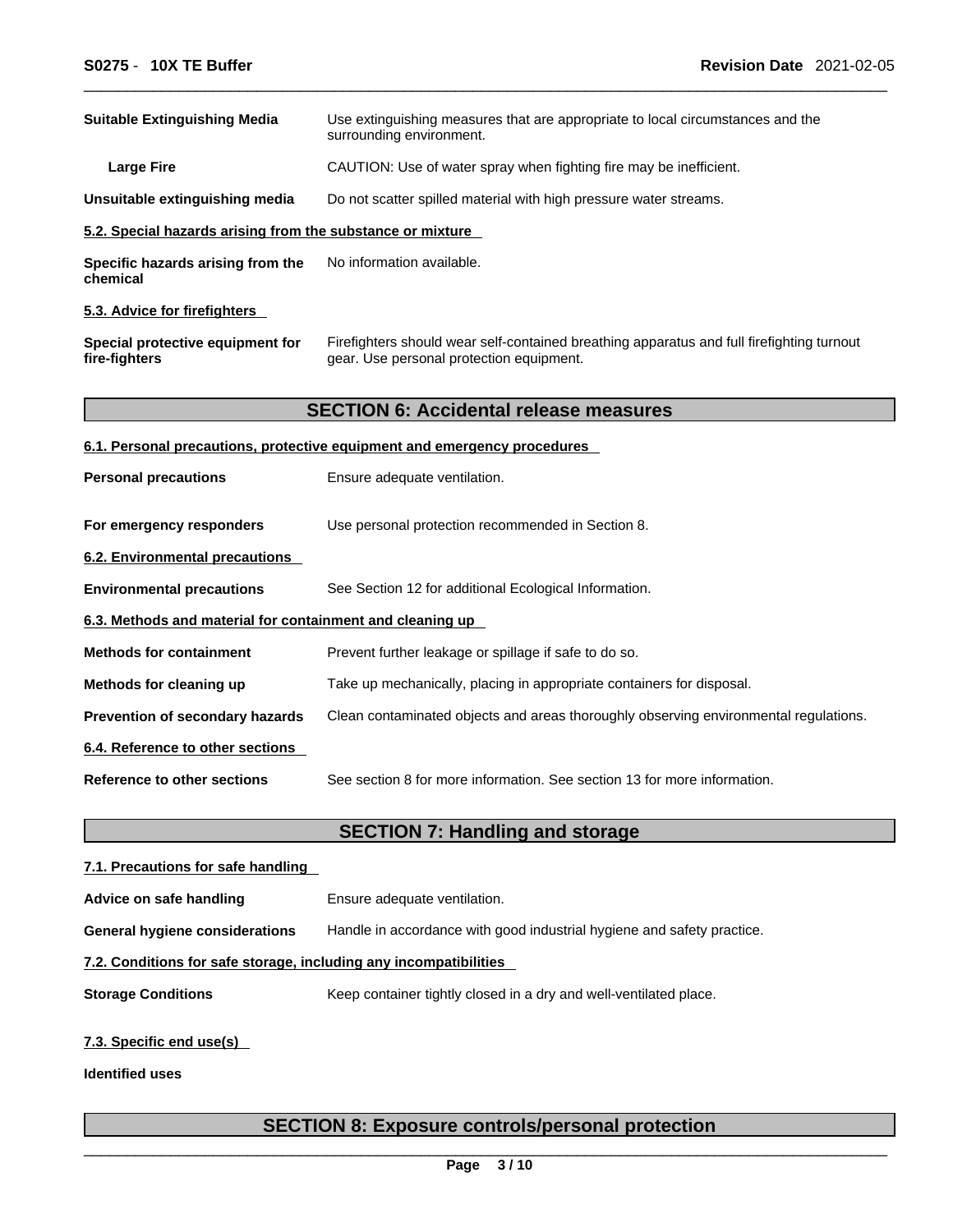### **8.1. Control parameters**

**Exposure Limits** This product, as supplied, does not contain any hazardous materials with occupational exposure limits established by the region specific regulatory bodies.

#### **Biological occupational exposure limits**

This product, as supplied, does not contain any hazardous materials with biological limits established by the region specific regulatory bodies.

| Derived No Effect Level (DNEL)<br><b>Predicted No Effect Concentration</b><br>(PNEC) | No information available.<br>No information available.                                                                                                                      |
|--------------------------------------------------------------------------------------|-----------------------------------------------------------------------------------------------------------------------------------------------------------------------------|
| 8.2. Exposure controls                                                               |                                                                                                                                                                             |
| <b>Personal Protective Equipment</b>                                                 |                                                                                                                                                                             |
| <b>Eye/face protection</b>                                                           | No special protective equipment required.                                                                                                                                   |
| Skin and body protection                                                             | No special protective equipment required.                                                                                                                                   |
| <b>Respiratory protection</b>                                                        | No protective equipment is needed under normal use conditions. If exposure limits are<br>exceeded or irritation is experienced, ventilation and evacuation may be required. |
| <b>General hygiene considerations</b>                                                | Handle in accordance with good industrial hygiene and safety practice.                                                                                                      |
| <b>Environmental exposure controls</b>                                               | No information available.                                                                                                                                                   |

### **SECTION 9: Physical and chemical properties**

### **9.1. Information on basic physical and chemical properties**

| <b>Physical state</b>            | Liquid                   |                          |
|----------------------------------|--------------------------|--------------------------|
| Appearance                       | Clear, colorless         |                          |
| <b>Color</b>                     | Clear                    |                          |
| Odor                             | Odorless.                |                          |
| <b>Odor Threshold</b>            | No information available |                          |
| <b>Property</b>                  | Values                   | Remarks • Method         |
| Melting point / freezing point   | No data available        | None known               |
| Boiling point/boiling range (°C) | No data available        | None known               |
| Flammability (solid, gas)        | No data available        | None known               |
| <b>Flammability Limit in Air</b> |                          | None known               |
| <b>Upper flammability limit:</b> | No data available        |                          |
| Lower flammability limit:        | No data available        |                          |
| <b>Flash point</b>               | No data available        | Open cup                 |
| <b>Autoignition temperature</b>  | No data available        | None known               |
| <b>Decomposition temperature</b> |                          | None known               |
| рH                               | $7-9$                    | None known               |
| pH (as aqueous solution)         | No data available        | No information available |
| <b>Kinematic viscosity</b>       | No data available        | None known               |
| <b>Dynamic Viscosity</b>         | No data available        | None known               |
| <b>Water solubility</b>          | No data available        | None known               |
| Solubility in other solvents     | No data available        | None known               |
| <b>Partition coefficient</b>     | No data available        | None known               |
| Vapor pressure                   | No data available        | None known               |
| <b>Relative density</b>          |                          | None known               |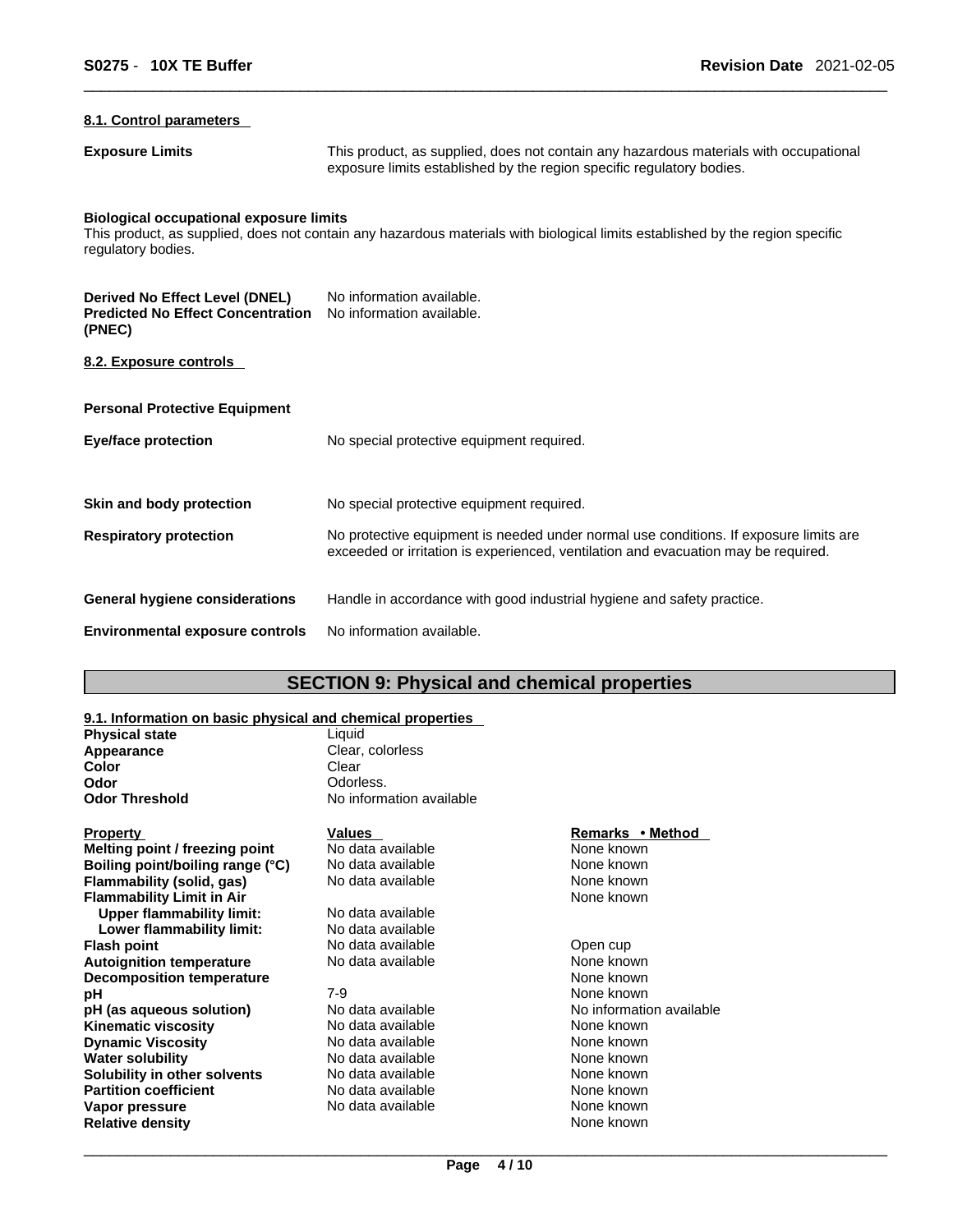| <b>Bulk Density</b>               | No data available        |
|-----------------------------------|--------------------------|
| <b>Liquid Density</b>             | No data available        |
| Vapor density                     | No data available        |
| <b>Particle characteristics</b>   |                          |
| <b>Particle Size</b>              | No information available |
| <b>Particle Size Distribution</b> | No information available |

#### **9.2. Other information**

*9.2.1. Information with regard to physical hazard classes* Not applicable

*9.2.2. Other safety characteristics* No information available

| <b>SECTION 10: Stability and reactivity</b> |  |
|---------------------------------------------|--|
|---------------------------------------------|--|

**None known** 

### **10.1. Reactivity**

**Reactivity No information available.** 

**10.2. Chemical stability** 

**Stability** Stable under normal conditions.

**Explosion Data Sensitivity to mechanical impact** None. **Sensitivity to static discharge** None.

**10.3. Possibility of hazardous reactions**

**Possibility of hazardous reactions** None under normal processing.

**10.4. Conditions to avoid** 

**Conditions to avoid** None known based on information supplied.

**10.5. Incompatible materials**

**Incompatible materials** None known based on information supplied.

### **10.6. Hazardous decomposition products**

**Hazardous Decomposition Products** None known based on information supplied.

### **SECTION 11: Toxicological information**

### **11.1. Information on hazard classes as defined in Regulation (EC) No 1272/2008**

### **Information on likely routes of exposure**

### **Product Information**

| <b>Inhalation</b>   | Specific test data for the substance or mixture is not available. |
|---------------------|-------------------------------------------------------------------|
| Eye contact         | Specific test data for the substance or mixture is not available. |
| <b>Skin contact</b> | Specific test data for the substance or mixture is not available. |
| Ingestion           | Specific test data for the substance or mixture is not available. |

**<u>Symptoms related to the physical, chemical and toxicological characteristics</u>**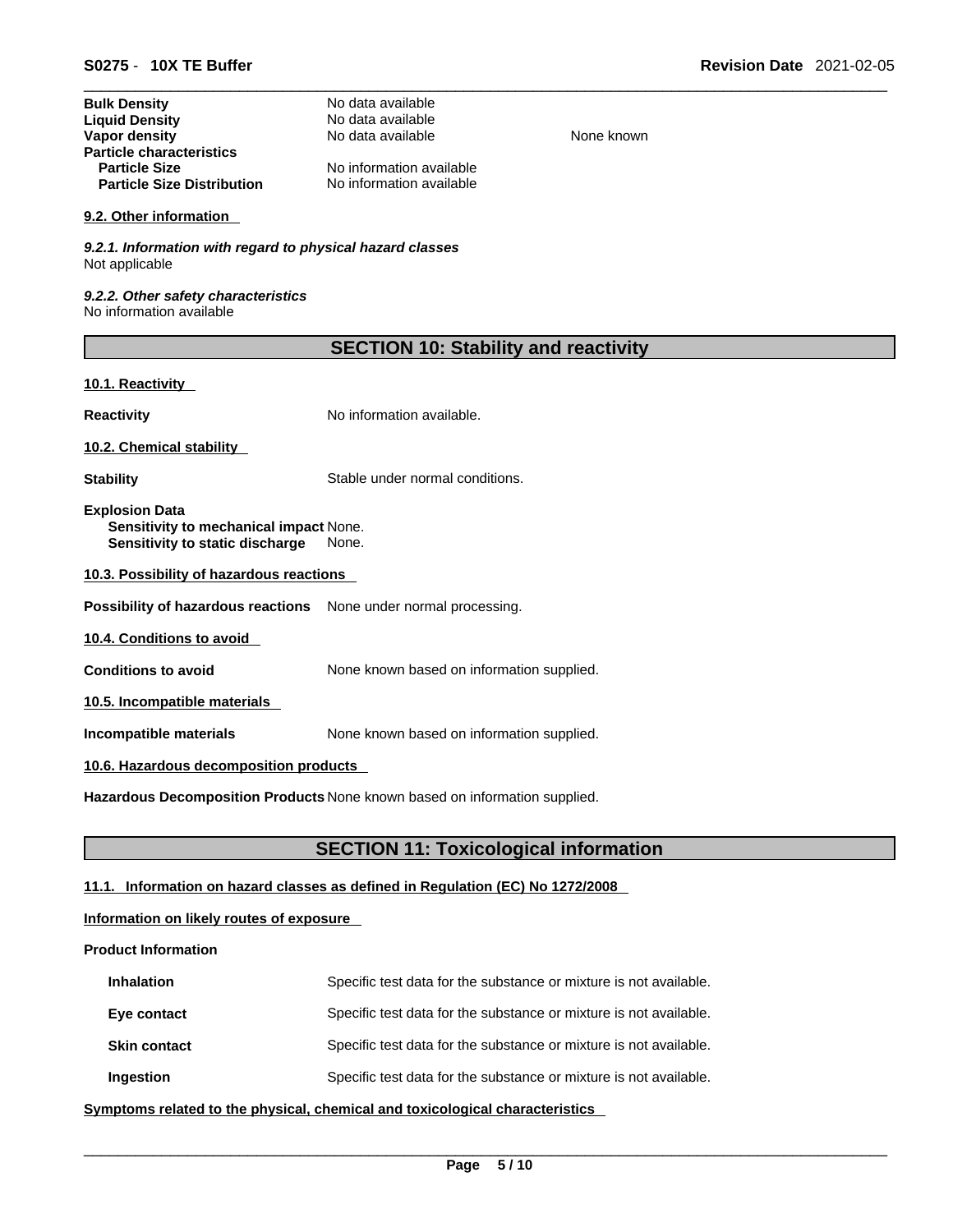**Symptoms** No information available.

**Numerical measures of toxicity**

## **Acute toxicity**

|                                         | Delayed and immediate effects as well as chronic effects from short and long-term exposure |  |
|-----------------------------------------|--------------------------------------------------------------------------------------------|--|
| <b>Skin corrosion/irritation</b>        | No information available.                                                                  |  |
| Serious eye damage/eye irritation       | No information available.                                                                  |  |
| Respiratory or skin sensitization       | No information available.                                                                  |  |
| Germ cell mutagenicity                  | No information available.                                                                  |  |
| Carcinogenicity                         | No information available.                                                                  |  |
| <b>Reproductive toxicity</b>            | No information available.                                                                  |  |
| <b>STOT - single exposure</b>           | No information available.                                                                  |  |
| <b>STOT - repeated exposure</b>         | No information available.                                                                  |  |
| <b>Aspiration hazard</b>                | No information available.                                                                  |  |
| 11.2. Information on other hazards      |                                                                                            |  |
| 11.2.1. Endocrine disrupting properties |                                                                                            |  |
| <b>Endocrine disrupting properties</b>  | No information available.                                                                  |  |
| 11.2.2. Other information               |                                                                                            |  |
| Other adverse effects                   | No information available.                                                                  |  |
|                                         | <b>SECTION 12: Ecological information</b>                                                  |  |
| 12.1. Toxicity                          |                                                                                            |  |
| <b>Ecotoxicity</b>                      | The environmental impact of this product has not been fully investigated.                  |  |
| <b>Unknown aquatic toxicity</b>         | Contains 0.45 % of components with unknown hazards to the aquatic environment.             |  |
| 12.2. Persistence and degradability     |                                                                                            |  |
| <b>Persistence and degradability</b>    | No information available.                                                                  |  |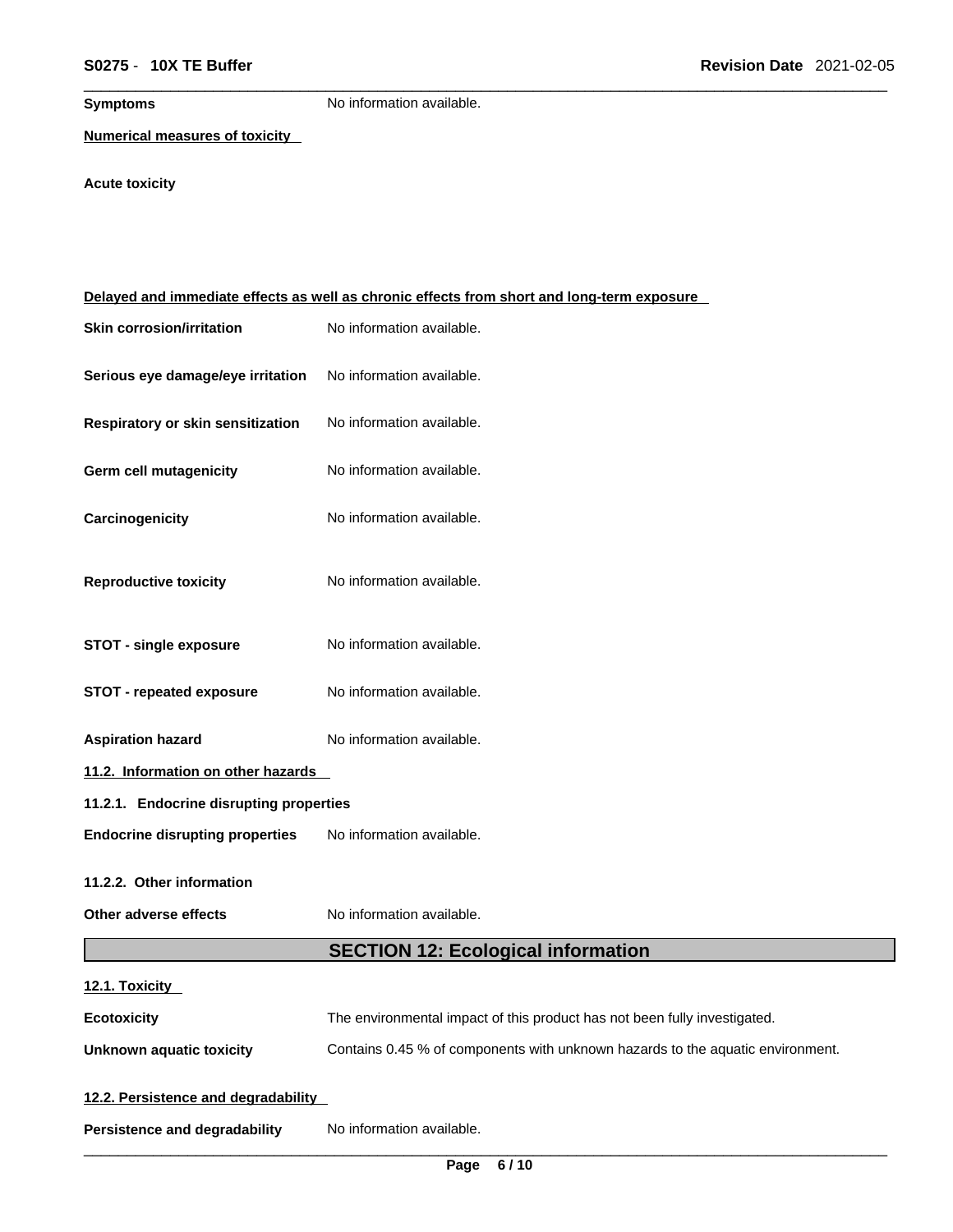### **12.3. Bioaccumulative potential**

**Bioaccumulation** No information available.

**12.4. Mobility in soil** 

**Mobility in soil** No information available.

**12.5. Results of PBT and vPvB assessment**

**PBT** and **vPvB** assessment No information available.

### **12.6. Endocrine disrupting properties**

**Endocrine disrupting properties** No information available.

### **12.7. Other adverse effects**

No information available.

### **SECTION 13: Disposal considerations**

#### **13.1. Waste treatment methods**

| Waste from residues/unused | Dispose of in accordance with local regulations. Dispose of waste in accordance with |
|----------------------------|--------------------------------------------------------------------------------------|
| products                   | environmental legislation.                                                           |
| Contaminated packaging     | Do not reuse empty containers.                                                       |

## **SECTION 14: Transport information**

| <b>IATA</b>                                                 |                                           |
|-------------------------------------------------------------|-------------------------------------------|
| 14.1 UN number or ID number<br>14.2 UN proper shipping name | Not regulated<br>No information available |
| 14.3 Transport hazard class(es)                             | Not regulated                             |
| 14.4 Packing group                                          | Not regulated                             |
| 14.5 Environmental hazards                                  | Not applicable                            |
| 14.6 Special precautions for user                           |                                           |
| <b>Special Provisions</b>                                   | None                                      |
| <b>IMDG</b>                                                 |                                           |
| 14.1 UN number or ID number                                 | Not regulated                             |
| 14.2 UN proper shipping name                                | No information available                  |
| 14.3 Transport hazard class(es)                             | Not regulated                             |
| 14.4 Packing group<br>14.5 Environmental hazards            | Not regulated                             |
| 14.6 Special precautions for user                           | Not applicable                            |
| <b>Special Provisions</b>                                   | None                                      |
| 14.7 Maritime transport in bulk                             | No information available                  |
| according to IMO instruments                                |                                           |
| <b>RID</b>                                                  |                                           |
| 14.1 UN number or ID number                                 | Not regulated                             |
| 14.2 UN proper shipping name                                | No information available                  |
| 14.3 Transport hazard class(es)                             | Not regulated                             |
| 14.4 Packing group<br>14.5 Environmental hazards            | Not regulated<br>Not applicable           |
| 14.6 Special precautions for user                           |                                           |
|                                                             |                                           |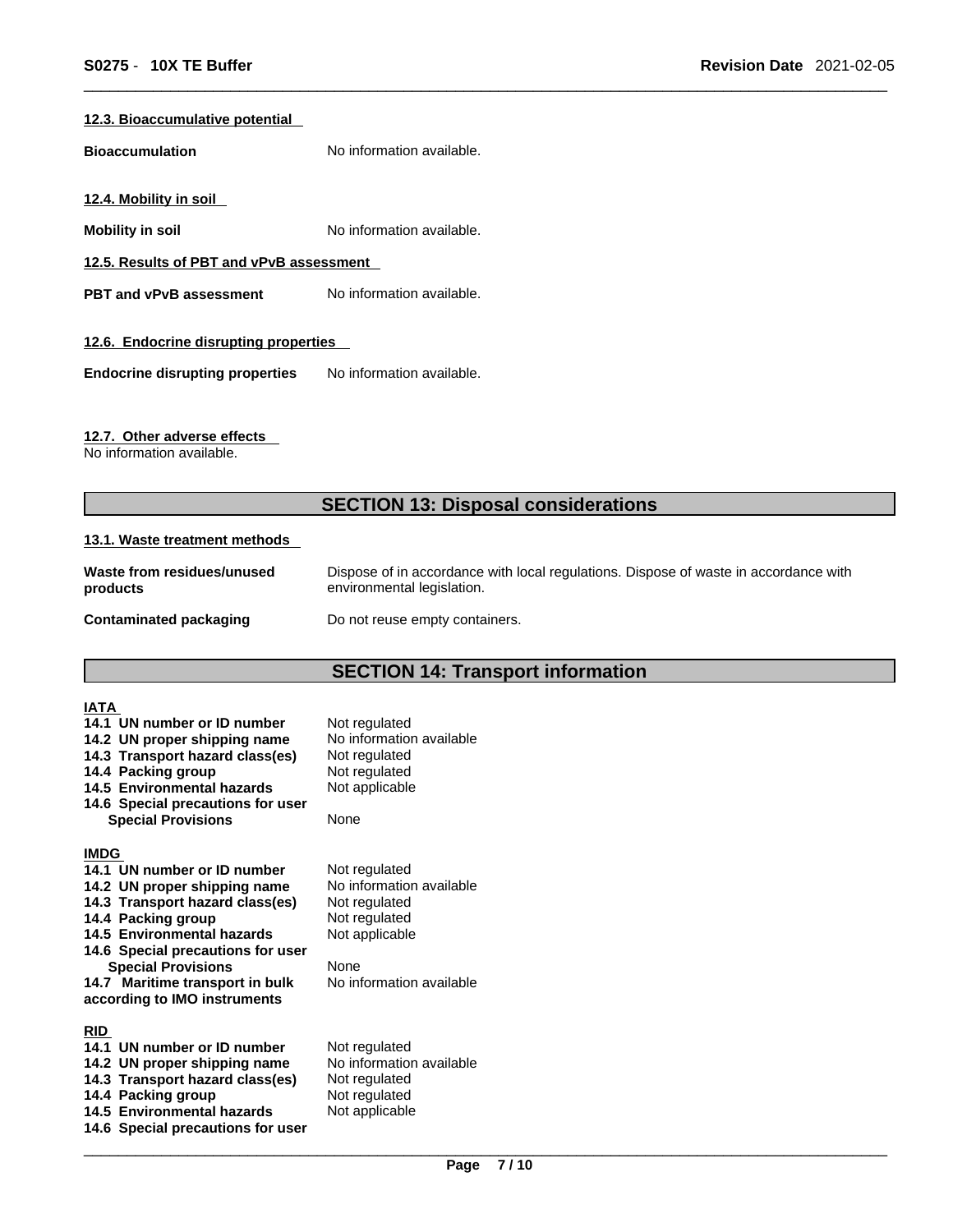**Special Provisions** None

| <b>ADR</b>                        |                          |
|-----------------------------------|--------------------------|
| 14.1 UN number or ID number       | Not regulated            |
| 14.2 UN proper shipping name      | No information available |
| 14.3 Transport hazard class(es)   | Not regulated            |
| 14.4 Packing group                | Not regulated            |
| 14.5 Environmental hazards        | Not applicable           |
| 14.6 Special precautions for user |                          |
| <b>Special Provisions</b>         | None                     |

### **SECTION 15: Regulatory information**

### **15.1. Safety, health and environmental regulations/legislation specific for the substance or mixture**

#### **European Union**

Take note of Directive 98/24/EC on the protection of the health and safety of workers from the risks related to chemical agents at work.

#### **Authorizations and/or restrictions on use:**

This product does not contain substances subject to authorization (Regulation (EC) No. 1907/2006 (REACH), Annex XIV) This product does not contain substances subject to restriction (Regulation (EC) No. 1907/2006 (REACH), Annex XVII)

#### **Persistent Organic Pollutants**

Not applicable

**Ozone-depleting substances (ODS) regulation (EC) 1005/2009**

Not applicable

| <b>International Inventories</b> |  |
|----------------------------------|--|
| <b>TSCA</b>                      |  |
| <b>DSL/NDSL</b>                  |  |
| <b>EINECS/ELINCS</b>             |  |
| <b>ENCS</b>                      |  |
| <b>IECSC</b>                     |  |
| <b>KECL</b>                      |  |
| <b>PICCS</b>                     |  |
| <b>AICS</b>                      |  |

 **Legend:** 

 **TSCA** - United States Toxic Substances Control Act Section 8(b) Inventory  **DSL/NDSL** - Canadian Domestic Substances List/Non-Domestic Substances List  **EINECS/ELINCS** - European Inventory of Existing Chemical Substances/European List of Notified Chemical Substances  **ENCS** - Japan Existing and New Chemical Substances  **IECSC** - China Inventory of Existing Chemical Substances  **KECL** - Korean Existing and Evaluated Chemical Substances  **PICCS** - Philippines Inventory of Chemicals and Chemical Substances  **AICS** - Australian Inventory of Chemical Substances

### **15.2. Chemical safety assessment**

**Chemical Safety Assessment** No information available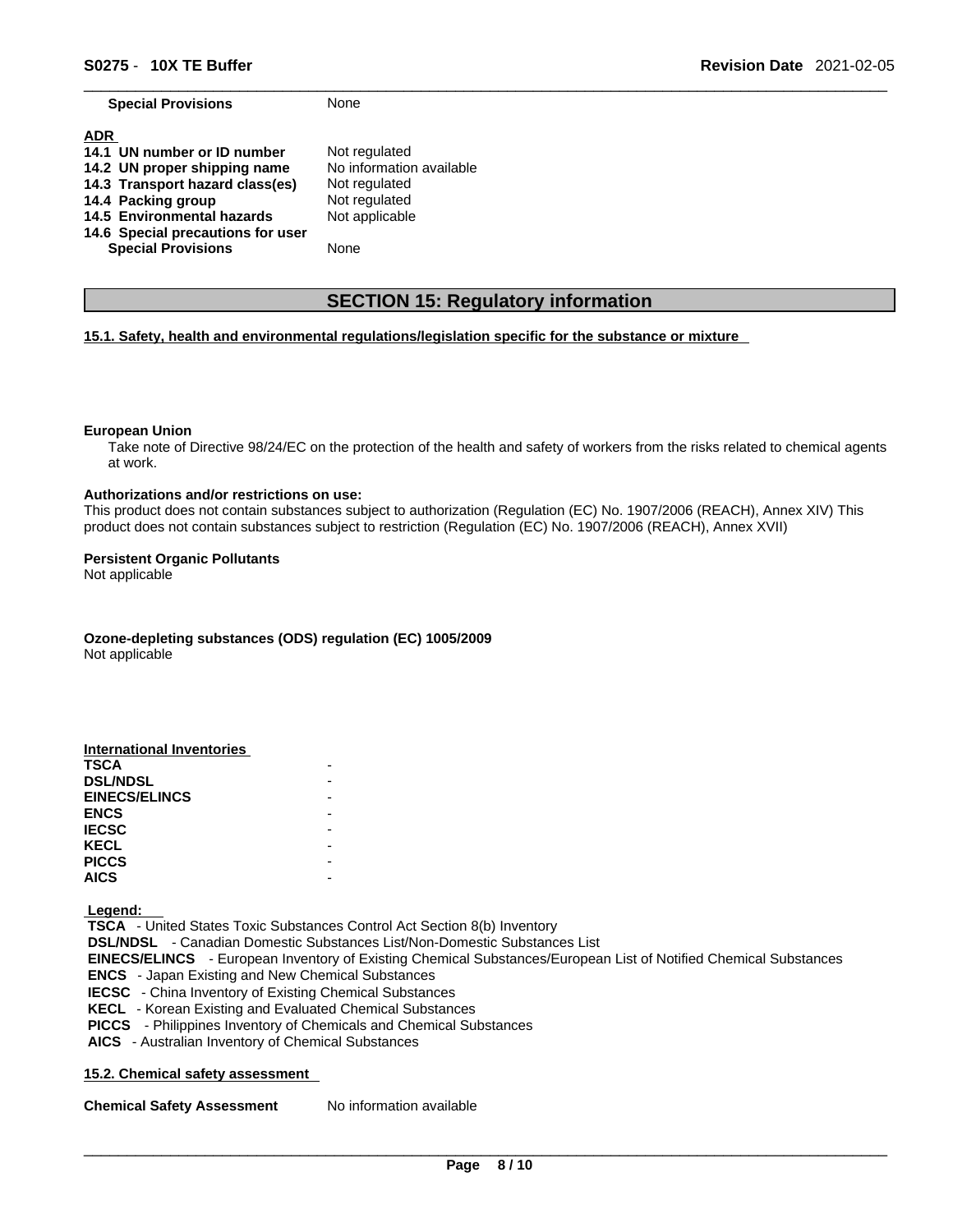### **SECTION 16: Other information**

#### **Key or legend to abbreviations and acronyms used in the safety data sheet**

#### **Legend**

SVHC: Substances of Very High Concern for Authorization:

### **Legend Section 8: EXPOSURE CONTROLS/PERSONAL PROTECTION**

| TWA     | Time weighted average | STEL | Short term exposure limit |
|---------|-----------------------|------|---------------------------|
| Ceiling | Maximum limit value   |      | Skin designation          |

| <b>Classification procedure</b>                                 |                           |  |
|-----------------------------------------------------------------|---------------------------|--|
| Classification according to Regulation (EC) No. 1272/2008 [CLP] | Method Used               |  |
| Acute oral toxicity                                             | Calculation method        |  |
| Acute dermal toxicity                                           | Calculation method        |  |
| Acute inhalation toxicity - gas                                 | Calculation method        |  |
| Acute inhalation toxicity - vapor                               | Calculation method        |  |
| Acute inhalation toxicity - dust/mist                           | Calculation method        |  |
| Skin corrosion/irritation                                       | Calculation method        |  |
| Serious eye damage/eye irritation                               | Calculation method        |  |
| Respiratory sensitization                                       | Calculation method        |  |
| Skin sensitization                                              | Calculation method        |  |
| Mutagenicity                                                    | Calculation method        |  |
| Carcinogenicity                                                 | Calculation method        |  |
| Reproductive toxicity                                           | <b>Calculation method</b> |  |
| STOT - single exposure                                          | Calculation method        |  |
| STOT - repeated exposure                                        | Calculation method        |  |
| Acute aquatic toxicity                                          | Calculation method        |  |
| Chronic aquatic toxicity                                        | Calculation method        |  |
| Aspiration hazard                                               | Calculation method        |  |
| Ozone                                                           | Calculation method        |  |

### **Key literature references and sources for data used to compile the SDS**

Agency for Toxic Substances and Disease Registry (ATSDR) U.S. Environmental Protection Agency ChemView Database European Food Safety Authority (EFSA) EPA (Environmental Protection Agency) Acute Exposure Guideline Level(s) (AEGL(s)) U.S. Environmental Protection Agency Federal Insecticide, Fungicide, and Rodenticide Act U.S. Environmental Protection Agency High Production Volume Chemicals Food Research Journal Hazardous Substance Database International Uniform Chemical Information Database (IUCLID) Japan GHS Classification Australia National Industrial Chemicals Notification and Assessment Scheme (NICNAS) NIOSH (National Institute for Occupational Safety and Health) National Library of Medicine's ChemID Plus (NLM CIP) National Library of Medicine's PubMed database (NLM PUBMED) National Toxicology Program (NTP) New Zealand's Chemical Classification and Information Database (CCID) Organization for Economic Co-operation and Development Environment, Health, and Safety Publications Organization for Economic Co-operation and Development High Production Volume Chemicals Program Organization for Economic Co-operation and Development Screening Information Data Set World Health Organization

#### **Revision Date** 2021-02-05

### **This safety data sheet complies with the requirements of Regulation (EC) No. 1907/2006**

### **Disclaimer**